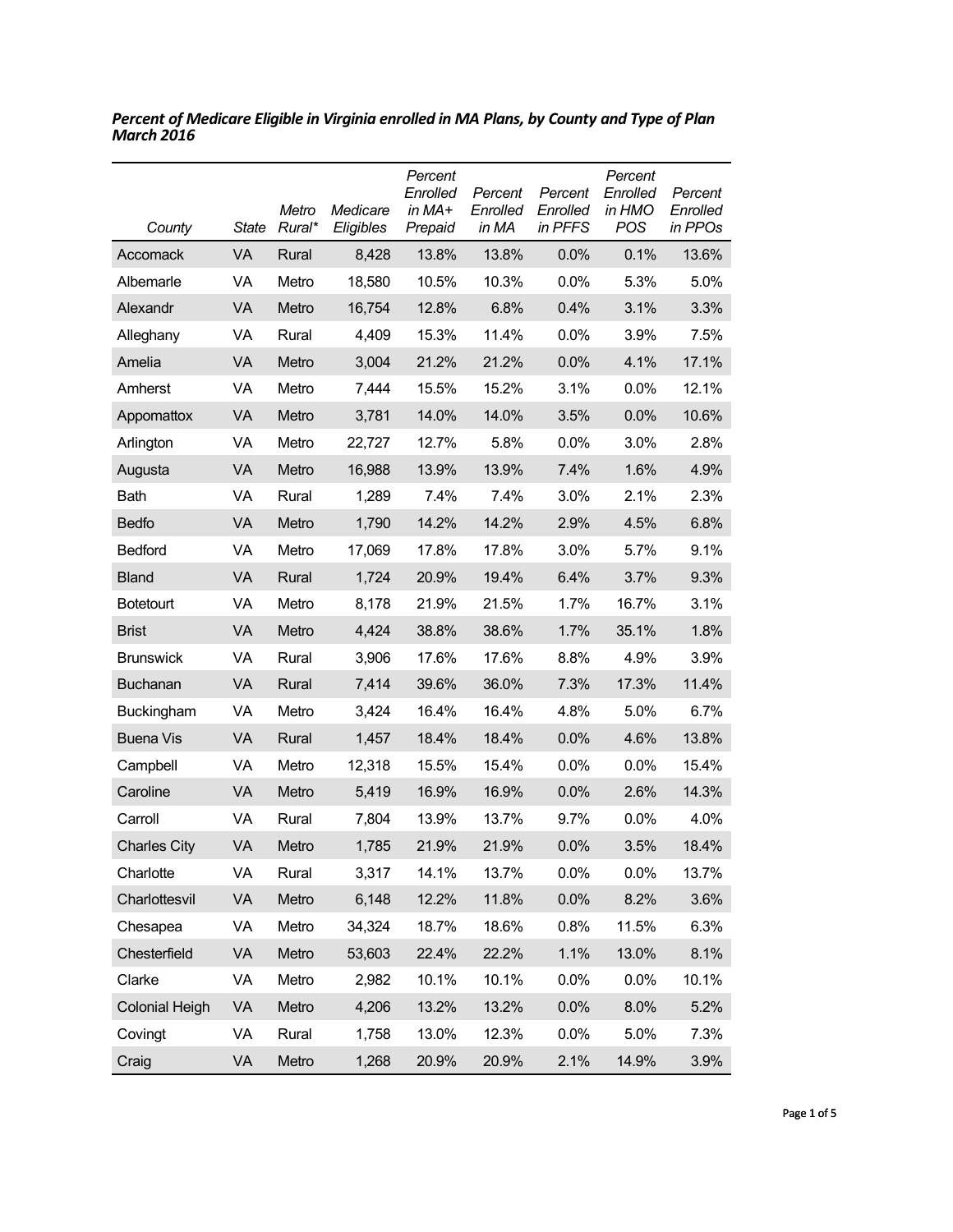| County            | <b>State</b> | Metro<br>Rural* | Medicare<br>Eligibles | Percent<br>Enrolled<br>in MA+<br>Prepaid | Percent<br>Enrolled<br>in MA | Percent<br>Enrolled<br>in PFFS | Percent<br>Enrolled<br>in HMO<br>POS | Percent<br>Enrolled<br>in PPOs |
|-------------------|--------------|-----------------|-----------------------|------------------------------------------|------------------------------|--------------------------------|--------------------------------------|--------------------------------|
| Culpeper          | VA           | Metro           | 8,480                 | 12.4%                                    | 12.4%                        | 4.0%                           | 2.1%                                 | 6.4%                           |
| Cumberland        | VA           | Rural           | 2,231                 | 19.3%                                    | 19.3%                        | 0.0%                           | 4.3%                                 | 15.0%                          |
| Danvil            | VA           | Micro           | 11,190                | 20.0%                                    | 20.0%                        | 10.3%                          | 1.1%                                 | 8.6%                           |
| Dickenson         | VA           | Micro           | 4,778                 | 37.5%                                    | 33.7%                        | 1.8%                           | 29.0%                                | 2.8%                           |
| Dinwiddie         | VA           | Metro           | 5,582                 | 19.8%                                    | 19.8%                        | 0.0%                           | 7.5%                                 | 12.3%                          |
| Empor             | VA           | Rural           | 1,181                 | 15.0%                                    | 15.0%                        | 4.9%                           | 6.2%                                 | 3.9%                           |
| Essex             | VA           | Rural           | 2,751                 | 15.8%                                    | 15.8%                        | 6.1%                           | 2.5%                                 | 7.2%                           |
| Fairf             | VA           | Metro           | 4,210                 | 11.4%                                    | 4.1%                         | 0.0%                           | 0.7%                                 | 3.4%                           |
| Fairfax           | VA           | Metro           | 138,219               | 12.8%                                    | 4.4%                         | 0.0%                           | 1.0%                                 | 3.4%                           |
| <b>Falls Chur</b> | VA           | Metro           | 1,847                 | 11.4%                                    | 2.4%                         | 0.0%                           | 0.0%                                 | 2.4%                           |
| Fauquier          | VA           | Metro           | 11,372                | 8.3%                                     | 8.2%                         | 2.2%                           | 1.1%                                 | 4.9%                           |
| Floyd             | VA           | Metro           | 3,786                 | 19.1%                                    | 19.1%                        | 1.6%                           | 13.0%                                | 4.5%                           |
| Fluvanna          | VA           | Metro           | 5,432                 | 12.9%                                    | 12.9%                        | 0.0%                           | 6.9%                                 | 6.0%                           |
| Frankl            | VA           | Rural           | 1,944                 | 15.6%                                    | 15.6%                        | 0.6%                           | 6.6%                                 | 8.4%                           |
| Franklin          | VA           | Metro           | 13,829                | 25.9%                                    | 25.8%                        | 0.0%                           | 21.3%                                | 4.5%                           |
| Frederick         | VA           | Metro           | 14,673                | 11.3%                                    | 11.3%                        | 0.0%                           | 0.0%                                 | 11.3%                          |
| Fredericksbu      | VA           | Metro           | 3,940                 | 10.7%                                    | 10.7%                        | 2.4%                           | 3.7%                                 | 4.6%                           |
| Gal               | VA           | Rural           | 2,022                 | 4.9%                                     | 4.9%                         | 2.5%                           | 0.0%                                 | 2.5%                           |
| Giles             | VA           | Metro           | 4,461                 | 23.1%                                    | 23.1%                        | 7.1%                           | 4.3%                                 | 11.7%                          |
| Gloucester        | VA           | Metro           | 7,832                 | 15.8%                                    | 15.8%                        | 1.2%                           | 3.6%                                 | 11.0%                          |
| Goochland         | VA           | Metro           | 5,183                 | 18.5%                                    | 18.5%                        | 1.8%                           | 9.6%                                 | 7.1%                           |
| Grayson           | VA           | Rural           | 4,551                 | 11.8%                                    | 11.8%                        | 3.1%                           | 5.3%                                 | 3.4%                           |
| Greene            | VA           | Metro           | 3,421                 | 12.7%                                    | 12.7%                        | 0.0%                           | 6.3%                                 | 6.4%                           |
| Greensville       | VA           | Rural           | 2,467                 | 28.5%                                    | 28.5%                        | 15.3%                          | 4.5%                                 | 8.7%                           |
| Halifax           | VA           | Rural           | 9,380                 | 12.9%                                    | 12.9%                        | 4.0%                           | 0.0%                                 | 9.0%                           |
| Hampt             | VA           | Metro           | 23,700                | 22.8%                                    | 22.3%                        | 0.8%                           | 15.3%                                | 6.3%                           |
| Hanover           | VA           | Metro           | 19,058                | 21.1%                                    | 21.0%                        | 1.5%                           | 11.4%                                | 8.0%                           |
| Harrisonbu        | VA           | Metro           | 5,202                 | 10.9%                                    | 10.9%                        | 5.8%                           | 1.1%                                 | 4.0%                           |
| Henrico           | VA           | Metro           | 52,214                | 23.5%                                    | 23.3%                        | 1.5%                           | 15.3%                                | 6.5%                           |
| Henry             | VA           | Micro           | 14,993                | 27.6%                                    | 27.5%                        | 19.1%                          | 2.4%                                 | 6.0%                           |
| Highland          | VA           | Rural           | 718                   | 6.4%                                     | 6.4%                         | 3.5%                           | 0.0%                                 | 2.9%                           |

*Percent of Medicare Eligible in Virginia enrolled in MA Plans, by County and Type of Plan March 2016*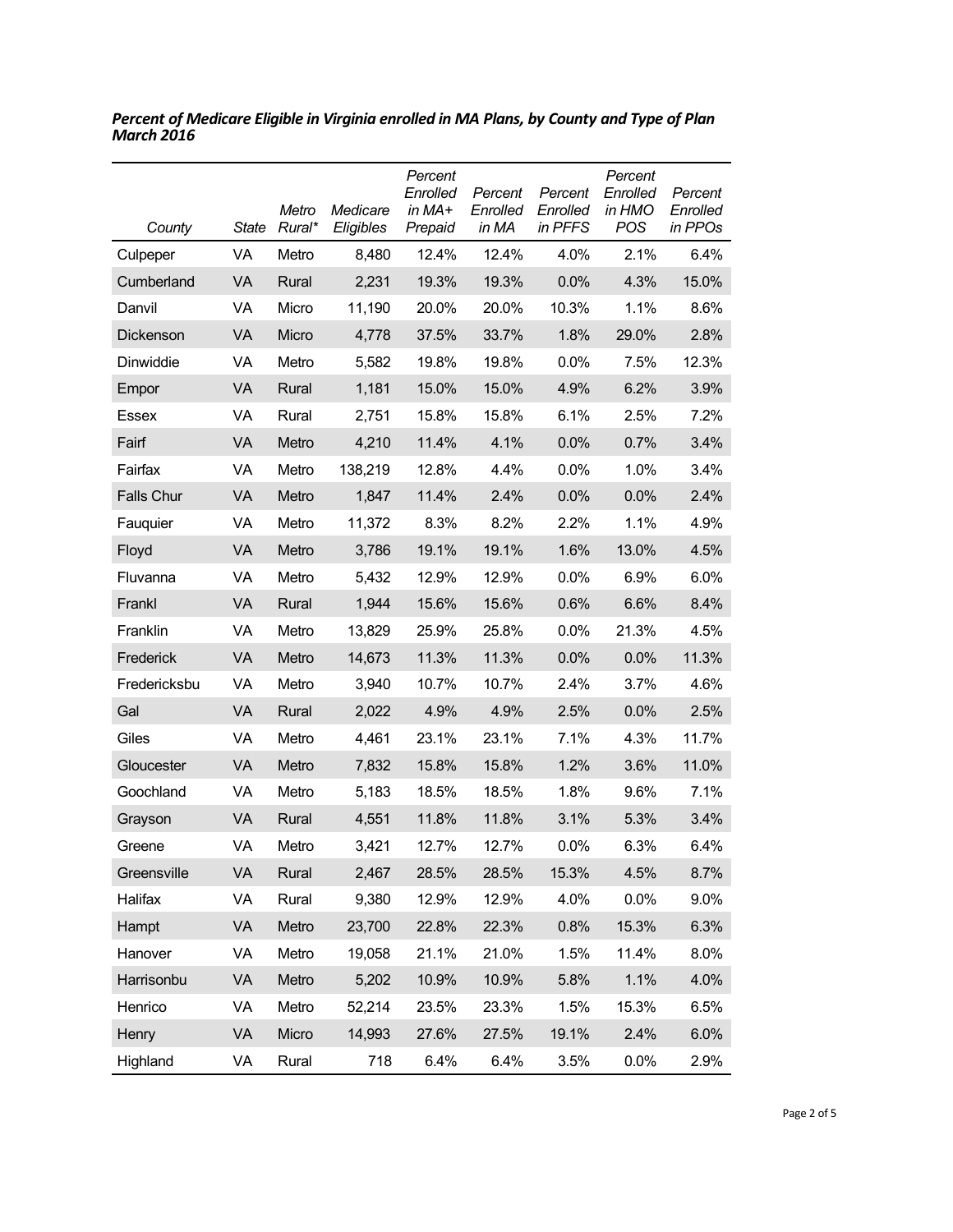| County         | State | Metro<br>Rural* | Medicare<br>Eligibles | Percent<br>Enrolled<br>in MA+<br>Prepaid | Percent<br>Enrolled<br>in MA | Percent<br>Enrolled<br>in PFFS | Percent<br>Enrolled<br>in HMO<br><b>POS</b> | Percent<br>Enrolled<br>in PPOs |
|----------------|-------|-----------------|-----------------------|------------------------------------------|------------------------------|--------------------------------|---------------------------------------------|--------------------------------|
| Hopewe         | VA    | Metro           | 4,426                 | 18.6%                                    | 18.6%                        | 0.0%                           | 13.6%                                       | 5.0%                           |
| Isle of Wight  | VA    | Metro           | 7,455                 | 21.2%                                    | 21.2%                        | 1.6%                           | 10.3%                                       | 9.4%                           |
| James City     | VA    | Metro           | 18,894                | 11.6%                                    | 11.6%                        | 0.0%                           | 4.0%                                        | 7.6%                           |
| King George    | VA    | Rural           | 3,513                 | 9.6%                                     | 9.6%                         | 2.5%                           | 2.8%                                        | 4.3%                           |
| King William   | VA    | Metro           | 3,080                 | 13.0%                                    | 13.0%                        | 0.0%                           | 2.8%                                        | 10.3%                          |
| King and Queen | VA    | Rural           | 1,675                 | 14.2%                                    | 14.2%                        | 0.0%                           | 2.4%                                        | 11.8%                          |
| Lancaster      | VA    | Rural           | 4,201                 | 12.2%                                    | 12.2%                        | 5.7%                           | 1.7%                                        | 4.8%                           |
| Lee            | VA    | Rural           | 6,311                 | 36.2%                                    | 33.9%                        | 1.6%                           | 30.5%                                       | 1.8%                           |
| Lexingt        | VA    | Rural           | 1,692                 | 8.6%                                     | 8.6%                         | 0.0%                           | 2.8%                                        | 5.8%                           |
| Loudoun        | VA    | Metro           | 31,891                | 14.2%                                    | 7.4%                         | 0.6%                           | 2.6%                                        | 4.1%                           |
| Louisa         | VA    | Rural           | 7,307                 | 16.2%                                    | 16.2%                        | 0.0%                           | 8.0%                                        | 8.1%                           |
| Lunenburg      | VA    | Rural           | 2,960                 | 12.6%                                    | 12.6%                        | 0.0%                           | 3.4%                                        | 9.2%                           |
| Lynchbu        | VA    | Metro           | 14,583                | 14.6%                                    | 14.2%                        | 0.0%                           | 0.4%                                        | 13.8%                          |
| Madison        | VA    | Rural           | 2,841                 | 12.7%                                    | 12.7%                        | 0.0%                           | 2.1%                                        | 10.5%                          |
| <b>Manass</b>  | VA    | Metro           | 4,420                 | 15.0%                                    | 8.9%                         | 0.0%                           | 4.0%                                        | 4.9%                           |
| Manassas Pa    | VA    | Metro           | 1,170                 | 14.1%                                    | 5.0%                         | 0.0%                           | 1.1%                                        | 3.8%                           |
| Martinsvil     | VA    | Micro           | 4,135                 | 19.9%                                    | 19.9%                        | 14.6%                          | 1.6%                                        | 3.7%                           |
| Mathews        | VA    | Metro           | 2,752                 | 13.0%                                    | 13.0%                        | 0.0%                           | 0.9%                                        | 12.1%                          |
| Mecklenburg    | VA    | Rural           | 8,927                 | 16.1%                                    | 16.1%                        | 10.0%                          | 0.0%                                        | 6.1%                           |
| Middlesex      | VA    | Rural           | 3,451                 | 13.5%                                    | 13.5%                        | 5.8%                           | 2.2%                                        | 5.5%                           |
| Montgomery     | VA    | Metro           | 13,047                | 17.5%                                    | 17.5%                        | 0.0%                           | 13.4%                                       | 4.1%                           |
| Nelson         | VA    | Metro           | 4,328                 | 12.2%                                    | 12.2%                        | 0.0%                           | 5.9%                                        | 6.3%                           |
| New Kent       | VA    | Metro           | 3,941                 | 15.5%                                    | 15.5%                        | 0.0%                           | 1.0%                                        | 14.5%                          |
| Newport Ne     | VA    | Metro           | 26,505                | 24.5%                                    | 23.8%                        | 0.6%                           | 17.4%                                       | 5.8%                           |
| Norfo          | VA    | Metro           | 31,134                | 24.3%                                    | 24.1%                        | 0.9%                           | 19.4%                                       | 3.8%                           |
| Nort           | VA    | Micro           | 1,252                 | 23.9%                                    | 22.0%                        | 0.0%                           | 22.0%                                       | 0.0%                           |
| Northampton    | VA    | Rural           | 3,439                 | 15.7%                                    | 15.7%                        | 0.8%                           | 4.1%                                        | 10.8%                          |
| Northumberland | VA    | Rural           | 4,546                 | 12.1%                                    | 12.1%                        | 4.1%                           | 1.9%                                        | 6.2%                           |
| Nottoway       | VA    | Rural           | 3,633                 | 16.5%                                    | 16.5%                        | 8.8%                           | 5.1%                                        | 2.6%                           |
| Orange         | VA    | Rural           | 8,385                 | 11.1%                                    | 11.1%                        | 1.8%                           | 2.2%                                        | 7.1%                           |
| Page           | VA    | Rural           | 5,949                 | 11.4%                                    | 11.4%                        | 3.2%                           | 0.0%                                        | 8.2%                           |

*Percent of Medicare Eligible in Virginia enrolled in MA Plans, by County and Type of Plan March 2016*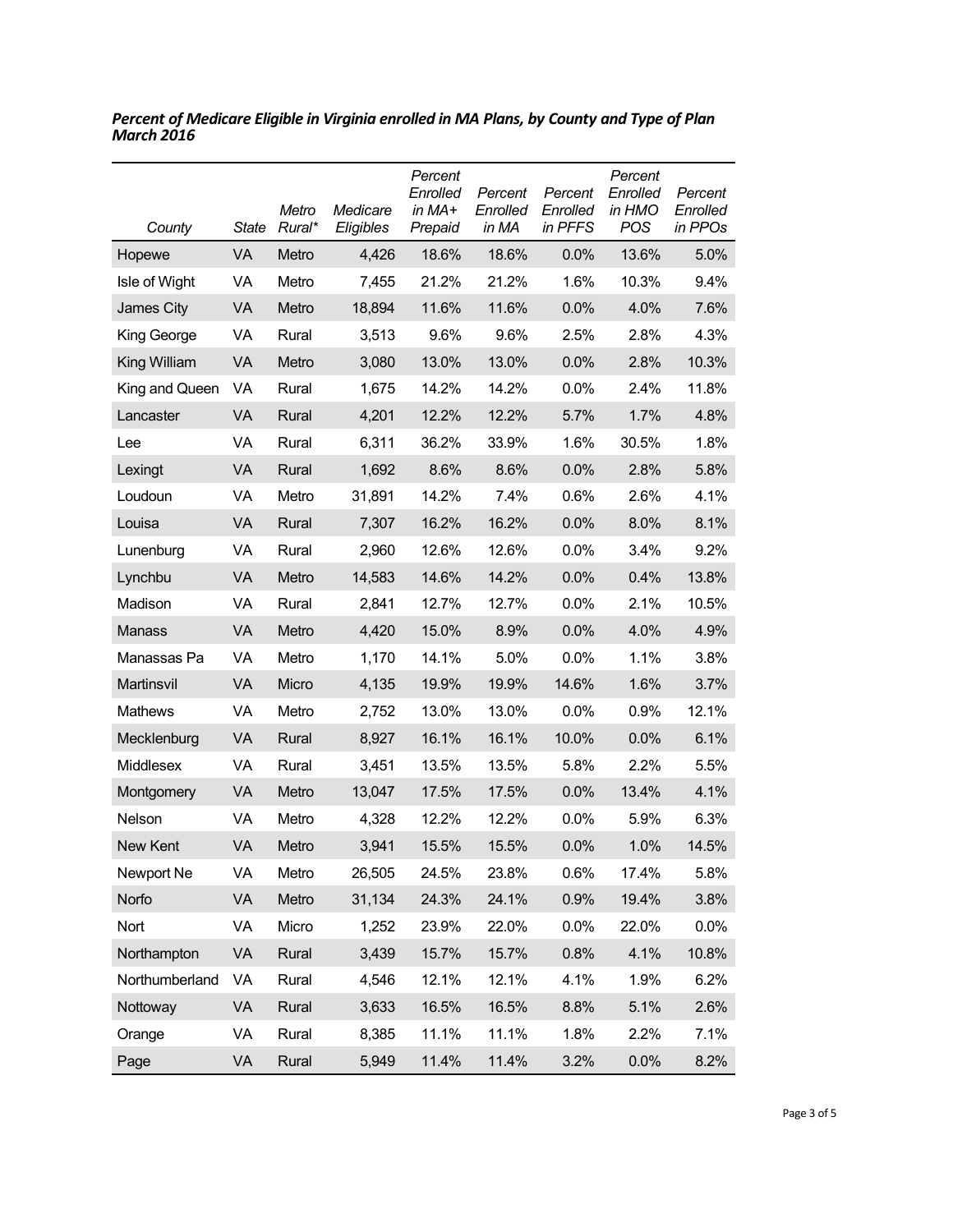| County                | State     | Metro<br>Rural* | Medicare<br>Eligibles | Percent<br>Enrolled<br>in $MA+$<br>Prepaid | Percent<br>Enrolled<br>in MA | Percent<br>Enrolled<br>in PFFS | Percent<br>Enrolled<br>in HMO<br><b>POS</b> | Percent<br>Enrolled<br>in PPOs |
|-----------------------|-----------|-----------------|-----------------------|--------------------------------------------|------------------------------|--------------------------------|---------------------------------------------|--------------------------------|
| Patrick               | <b>VA</b> | Rural           | 5,039                 | 23.2%                                      | 23.2%                        | 15.0%                          | 2.2%                                        | 6.0%                           |
| Petersbu              | VA        | Metro           | 7,377                 | 22.7%                                      | 22.4%                        | 2.1%                           | 16.9%                                       | 3.4%                           |
| Pittsylvania          | VA        | Micro           | 15,600                | 21.3%                                      | 21.3%                        | 7.3%                           | 0.9%                                        | 13.0%                          |
| Poquos                | VA        | Metro           | 2,433                 | 10.0%                                      | 10.0%                        | 0.0%                           | 4.4%                                        | 5.6%                           |
| Portsmou              | VA        | Metro           | 17,639                | 24.8%                                      | 24.7%                        | 0.7%                           | 19.7%                                       | 4.2%                           |
| Powhatan              | VA        | Metro           | 5,440                 | 19.0%                                      | 19.0%                        | 1.7%                           | 8.7%                                        | 8.6%                           |
| <b>Prince Edward</b>  | VA        | Rural           | 4,568                 | 17.6%                                      | 17.1%                        | 6.2%                           | 4.1%                                        | 6.7%                           |
| <b>Prince George</b>  | VA        | Metro           | 5,491                 | 12.1%                                      | 12.1%                        | 0.0%                           | 2.2%                                        | 9.9%                           |
| <b>Prince William</b> | VA        | Metro           | 42,802                | 16.4%                                      | 8.4%                         | $0.0\%$                        | 3.3%                                        | 5.1%                           |
| Pulaski               | <b>VA</b> | Metro           | 8,845                 | 18.1%                                      | 18.0%                        | 3.1%                           | 7.5%                                        | 7.4%                           |
| Radfo                 | VA        | Metro           | 2,069                 | 18.1%                                      | 18.1%                        | 1.9%                           | 12.7%                                       | 3.4%                           |
| Rappahannock          | <b>VA</b> | Metro           | 1,961                 | 6.7%                                       | 6.7%                         | 2.2%                           | 0.0%                                        | 4.5%                           |
| Richmo                | VA        | Metro           | 32,962                | 30.3%                                      | 30.0%                        | 1.5%                           | 24.3%                                       | 4.2%                           |
| Richmond              | <b>VA</b> | Rural           | 1,877                 | 18.2%                                      | 18.2%                        | 5.3%                           | 2.3%                                        | 10.5%                          |
| Roano                 | VA        | Metro           | 20,253                | 27.0%                                      | 26.8%                        | 1.3%                           | 22.7%                                       | 2.8%                           |
| Roanoke               | VA        | Metro           | 22,772                | 19.1%                                      | 18.9%                        | 1.2%                           | 14.0%                                       | 3.7%                           |
| Rockbridge            | VA        | Rural           | 5,711                 | 13.8%                                      | 13.8%                        | 0.0%                           | 2.6%                                        | 11.2%                          |
| Rockingham            | <b>VA</b> | Metro           | 16,257                | 14.9%                                      | 14.9%                        | 8.0%                           | 1.5%                                        | 5.4%                           |
| Russell               | VA        | Rural           | 7,824                 | 32.7%                                      | 30.6%                        | 3.8%                           | 21.7%                                       | 5.0%                           |
| Sal                   | VA        | Metro           | 6,006                 | 17.8%                                      | 17.8%                        | 1.2%                           | 13.8%                                       | 2.8%                           |
| Scott                 | VA        | Metro           | 6,592                 | 47.8%                                      | 47.1%                        | 0.0%                           | 42.9%                                       | 4.2%                           |
| Shenandoah            | VA        | Rural           | 9,932                 | 11.2%                                      | 11.2%                        | 2.0%                           | 0.0%                                        | 9.3%                           |
| Smyth                 | VA        | Rural           | 8,698                 | 22.1%                                      | 21.8%                        | 3.1%                           | 16.5%                                       | 2.3%                           |
| Southampton           | VA        | Rural           | 4,002                 | 16.0%                                      | 16.0%                        | 3.4%                           | 4.8%                                        | 7.8%                           |
| Spotsylvania          | VA        | Metro           | 17,763                | 12.5%                                      | 12.4%                        | 5.0%                           | 1.9%                                        | 5.5%                           |
| Stafford              | VA        | Metro           | 15,195                | 8.9%                                       | 8.8%                         | 2.1%                           | 1.5%                                        | 5.2%                           |
| Staunt                | VA        | Metro           | 5,968                 | 13.4%                                      | 13.4%                        | 5.9%                           | 4.0%                                        | 3.5%                           |
| Suffo                 | VA        | Metro           | 14,620                | 20.1%                                      | 20.1%                        | 1.3%                           | 11.0%                                       | 7.7%                           |
| Surry                 | VA        | Rural           | 1,486                 | 22.0%                                      | 22.0%                        | 0.0%                           | 1.8%                                        | 20.2%                          |
| <b>Sussex</b>         | VA        | Metro           | 2,340                 | 20.0%                                      | 20.0%                        | 0.0%                           | 5.1%                                        | 15.0%                          |
| Tazewell              | VA        | Micro           | 11,680                | 28.5%                                      | 25.3%                        | 5.3%                           | 8.6%                                        | 11.4%                          |

*Percent of Medicare Eligible in Virginia enrolled in MA Plans, by County and Type of Plan March 2016*